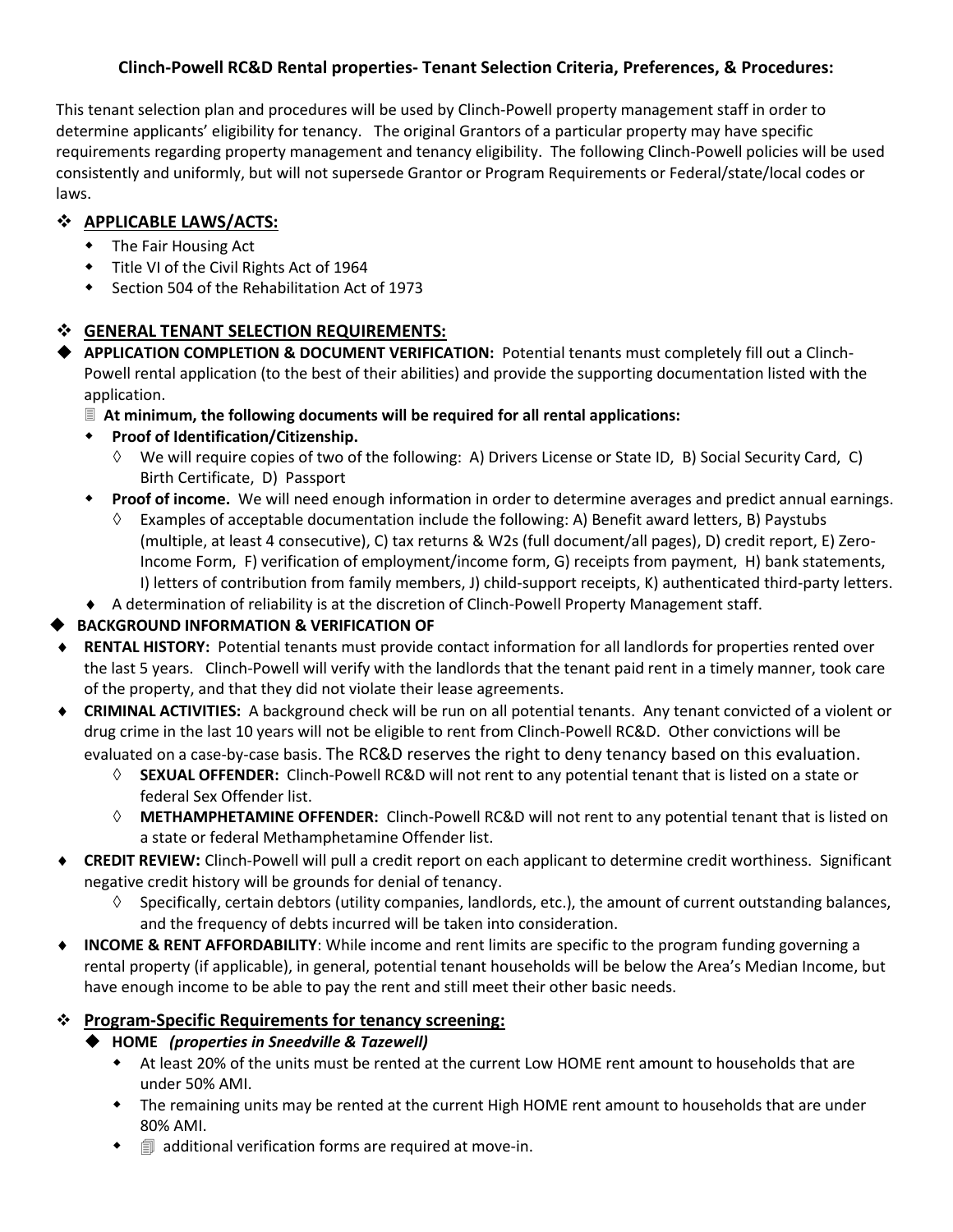- **Gilley's Annex apartments:** because KHRA provides placed-based rental assistance, tenants will also need to meet KHRA's Section 8 program requirements as well.
	- ◊ Household income must be below 50% AMI
	- ◊ **Special Need:** All potential tenants of Gilley's Annex Apartments must have a qualifying special need, defined as: A) a physical disability, B) a mental disability, or C) a terminal illness.
		- Disabilities must be verified through third-party documentation completed/from a qualified healthcare, social service, or government agency.
		- ◊ Special Need exception: 1 unit may be rented to a non-disabled household that is under 80% AMI. o Only units on the  $2^{nd}$  floor are applicable, and household would pay full rent.
	- ◊ Periodic recertifications of income and household composition will be required for compliance.
- **Neighborhood Stabilization Program [NSP]** *(properties in Morristown & Tazewell)*
	- Potential Tenants must meet income guidelines as defined by the NSP program Continuum of Care set aside. Eligible families must have a household income under 50% Area Median Income, as defined by HUD and updated periodically;
	- Must have a gross monthly income of at least three times the lowest acceptable rent established by Clinch-Powell RC & D.
- **Housing Trust Fund [HTF] & Affordable Housing Program [AHP]** *(duplexes in Grainger County)*
	- Potential Tenants must have a total household income that is under 50% AMI.
	- **Special Need**: Potential tenants must also have at least one member of their household with a verifiable disability that meets AHP guidelines.
		- Disabilities must be verified through third-party documentation completed/from a qualified healthcare, social service, or government agency.
	- Annual recertifications are required for program compliance.
- **Clinch-Powell Tenant Selection** *Preferences:* Preferences will only be considered when selecting eligible applications from the program's waiting list. Preferences will NOT be used to disqualify eligible applications/ potential tenants at any time.
	- Any/All tenants or properties: those who promptly and clearly provided all requested information.
	- Grainger County Duplexes & Gilley's Annex, Apartment #2: As there is a limited amount of affordable rental units that are handicap- accessible in general, and within Clinch-Powell RC&D Council's Rental Property Portfolio, Clinch-Powell will give preference to applicants that have a physical disability or limitation, or can demonstrate a need for the amenities of the handicap-accessible unit.

*D* Need can be demonstrated through qualified third-party documentation.

- Students as (co-) head of household: preference will be given to students who work to earn income in addition to funds received from student loans, grants, scholarships, etc. – especially if the student is parttime and/or is of a two parent/adult household.
- **CLINCH-POWELL'S STUDENT POLICY:** as per HUD's recommendations (4350.3: 4-4), the following is the agency's policy regarding adult students. This policy will be used consistently in the event that the particular funding program governing the particular property does not already have a student policy in place.
	- **If the student is NOT the head of the household:** 
		- $\Diamond$  If the student will be living in a dormitory during school semester  $\rightarrow$  no student loan, grant, or scholarship will be counted as part of the household's gross or usable income.
			- The student will not be counted as a member of the household, but must be noted on the lease.
			- Documentation will need to be provided regarding enrolment status and dorm residence.
		- $\Diamond$  If the student is living at home  $\rightarrow$  any student loan, grant, scholarship funds designated for housing/living expenses, or is in excess of tuition + books +fees, will be counted as income.
			- **Receipts for school expenses will need to be shown.**
	- **If the student is the head or co-head of the household:** will only be eligible if she/he/they are legal adults, have dependent children, and cannot be counted claimed as dependants by their own parents.
		- Any funds from student loans, grants, scholarships, etc. in excess of the cost of tuition will be counted as gross and usable income.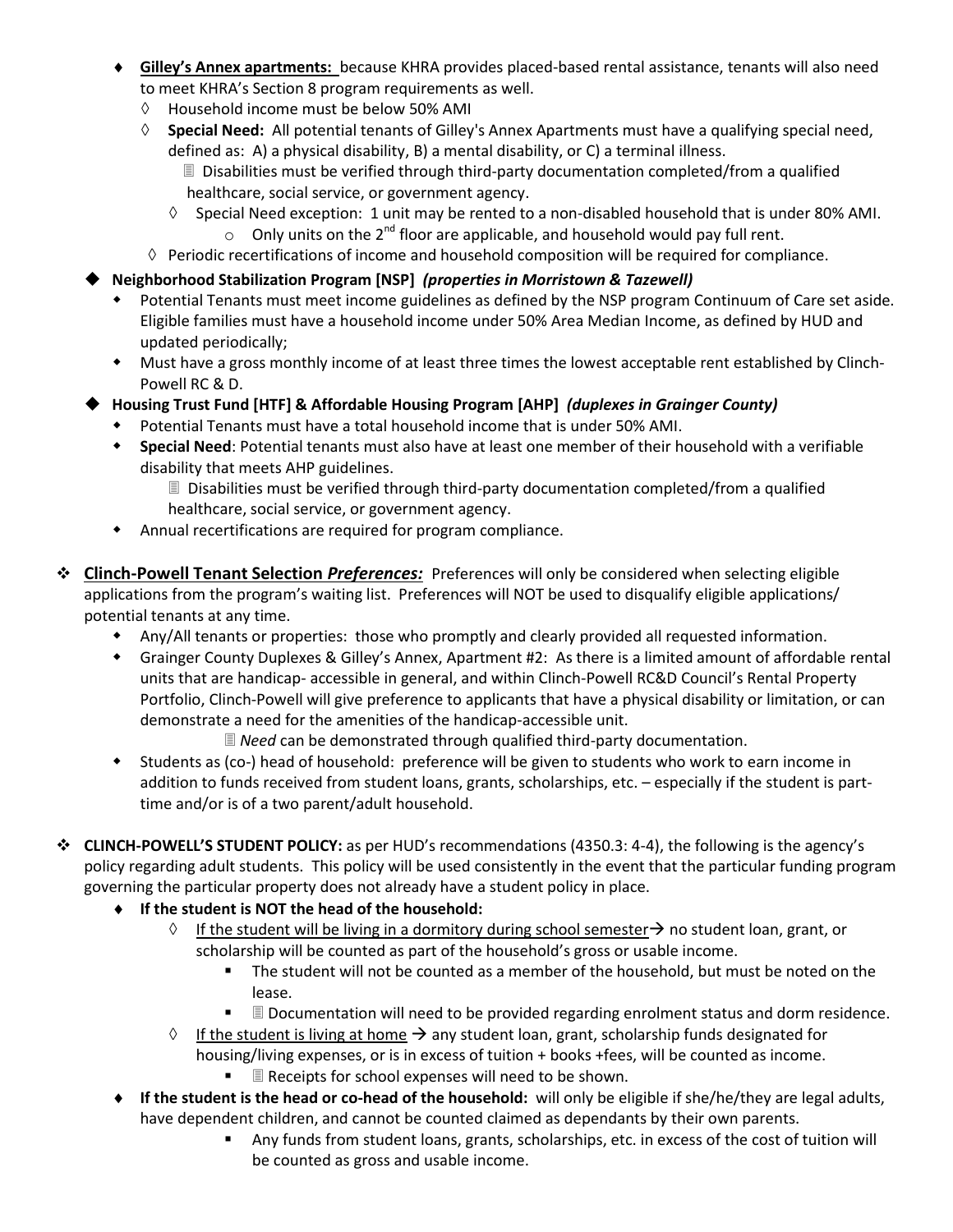#### **HOW GROSS INCOME IS DETERMINED & CALCULATED**

Unless specifically required otherwise, Clinch-Powell calculates *gross income* based around the procedures outlined in HUD manual 4350.3.

- $\Diamond$  Household Gross Income: is the total amount of income (before taxes) received by all adults, or provided to them on behalf of a dependent. Is also the applicable standard that federal/state housing programs use to determine eligibility.
- The desired outcome of calculation methodologies is to gage an educated estimate as to what the household's income will look like over the next twelve months. Most common/basic calculations utilized:
	- ◊ Pay checks from employment: From at least four consecutive pay stubs, determine the mathematical average, then multiply that average paycheck amount by the number of pay periods in a year
	- $\Diamond$  Award/Benefit amounts: multiply the award amount by the number of pay periods
	- $\Diamond$  Tips/bonuses/commissions: can be estimated by one of the following: 1) having an employer fill out a Verification of Employment & Income Form; 2) analyzing the most recent year's tax returns, and comparing with their current work amounts
	- $\Diamond$  Sporadic cash contributions: from documentation of all of the contributions received over 2 months, determine an average contribution amount and frequency of receipt; then multiple accordingly.
	- The product numbers are then added together in order to get the household's total annual income. That final amount is then compared to the annual income limits (based on location and family size) published by HUD annually in order to determine program eligibility.
- ◆ After the annual gross income is determined, that amount is divided by twelve to establish the average monthly income for rent affordability purposes. As a general guideline, the RC&D will strive to rent to tenants when the total rent on the property is less than 31% of the clients' income.
- ◆ Usable Income & Rent Affordability exceptions: whereas non-monetary income like Food Stamps, WIC, TennCare are not considered in gross income calculations, Clinch-Powell may elect to take such things into account if the prospective tenant has good credit and are able to show that they can afford to pay the rent and still cover their other expenses, or when the tenant can show that he/she has been able to pay a higher rent for 12 months without difficulty at, or nearly at their current income.
	- $\Diamond$  An exception will also be granted to those who are currently covered by a Section-8 or Housing Choice Voucher.

Regardless of the specific grantor program requires it or not, Clinch-Powell Home Team will conduct annual income recertifications as part of its lease renewal process on all of its rental properties.

- **HOW RENT IS CALCULATED:** annually, HUD publishes a listing of Fair Market, High and Low HOME rent limits based on location and unit size (number of bedrooms). HUD also publishes average costs for utilities relative to location, property type and size-referred to as a Utility Allowance. Using those numbers, Clinch-Powell will take the High and Low rent limits and then subtract the appropriate Utility Allowance from each number. The resulting differences will then establish the rent range utilized by Clinch-Powell. The specific amount of rent paid within that range will be determined based on the individual household income/rent affordability.
	- If after the first year of residency, the tenants' household income rises above the program income limits, the monthly rent charged will be increase to 30% of the new household gross income.
	- HTF & AHP Duplexes in Grainger County: Unlike other units, the electric costs are built into the set rent payment. (This is so long as it is not determined that an excessive amount of electricity is being consumed by the household, in which case, an overage fee may be charged to the tenant every other month)
		- As a result of this, only the local utility allowance amount for water is deducted from the HOME rent limits in order to determine rent range.
		- **IF** In determining affordability, a 40% of gross income standard is used for rent AND utilities.
- **OCCUPANCY STANDARDS:** When not otherwise established by local fire codes, Public Housing Authority regulations, or other program guidelines, Clinch-Powell will use the following standards: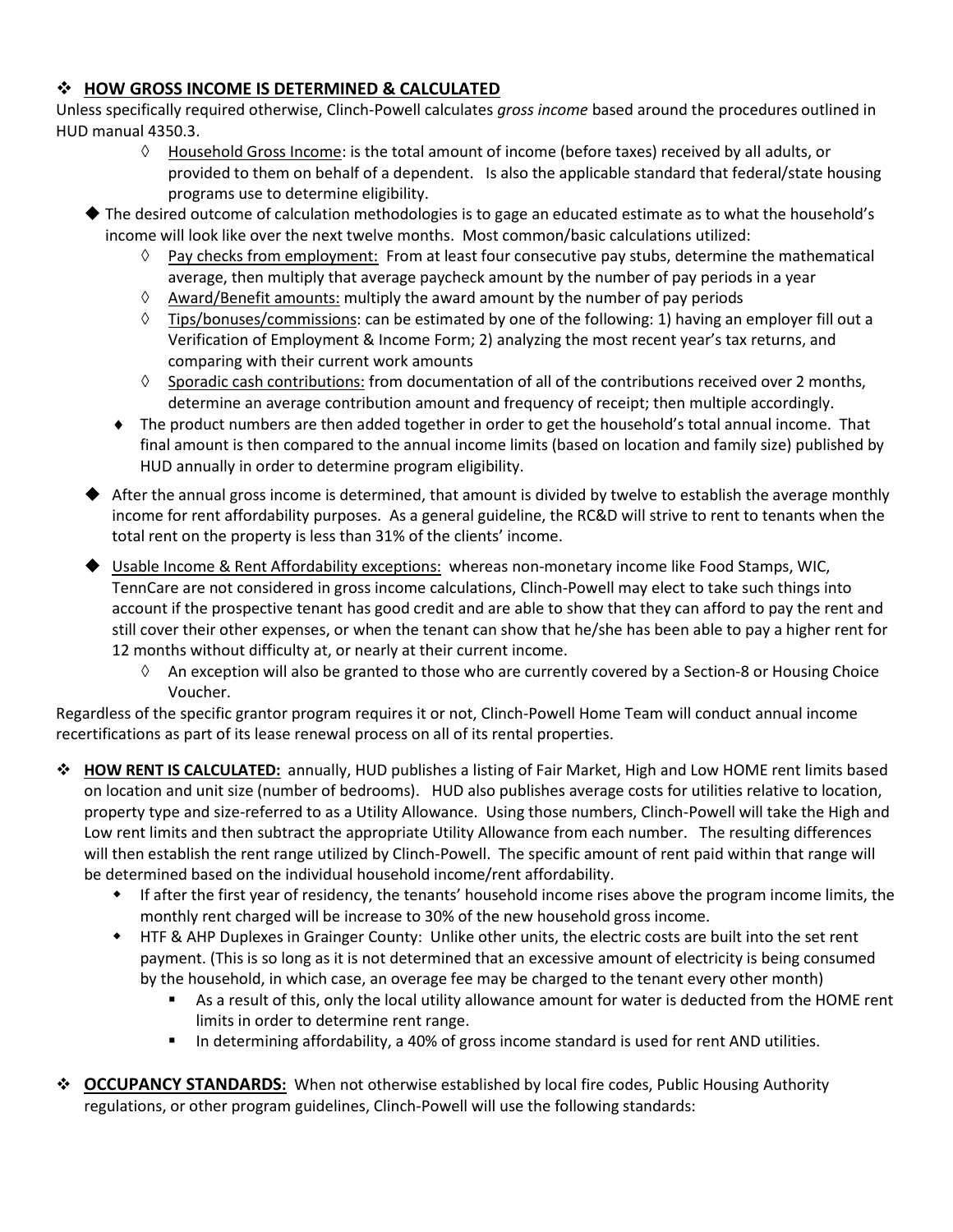As Clinch-Powell views sound, affordable housing as a resource, as an agency, Clinch-Powell will strive to ensure that this resource goes to benefit the most eligible people as is reasonably possible when taking into consideration the welfare, health, and safety of those who may occupy the premises.

- In determination of occupancy standards, Clinch-Powell will take into consideration: number of people in the household, the age and gender of those persons, as well as, the square footage of the entire unit and specifically, its bedrooms.
	- ◊ In general, there will be a two-person limit per average-sized bedroom.
	- $\Diamond$  All children under the age of 18 must be able to have (or share) a bedroom (i.e. not a living or dining room). Furthermore, unfinished basements will not constitute as bedrooms.
	- $\Diamond$  Single persons or couples will not be permitted to rent three-bedroom houses. An exception may be made if the prospective tenants can provide documentation of a custody arrangement which would require rooms held open for frequently visiting children.
- Other exceptions may be made on a case-by-case basis depending upon the household's pending housing need and/or Clinch-Powell's availability of suitable housing units of appropriate size and location.
- In instances where an applicant or tenant has a Section 8/Housing Choice Voucher that is limited to a unit size smaller than the property being applied for, unless there are mitigating factors, Clinch-Powell will not alter the unit in order to meet the Public Housing's unit/payment standard.

#### **APPLICATION PROCEDURES:**

All rental applications are processed in the order in which they are received, based on how (in)complete the application is. A majority of the information and documentation requested is needed before any processing can occur. This also means that an application that is complete will move ahead of an incomplete application on the waiting list, regardless as to when the incomplete application was originally turned in.

- Assuming an application has been turned in completed, the following then occurs:
	- $\%$  The documentation of income will be analyzed to determine program eligibility and rent affordability,
	- $\%$  Current/previous landlords and references are contacted,
	- $\mathfrak{S}$  Criminal background check is conducted,
	- $\mathfrak{S}$  Credit history is reviewed,
	- $\%$  Prospective tenants are then contacted to verify that they are in fact still interested in the property and that they have the security deposit.

#### **Application fees:**

- As the criminal background of every adult member of an applicant household must be checked, a background fee is charged to the tenant to cover the costs of the third-party source.
	- o Currently, Clinch-Powell RC & D utilizes LexisNexis instant statewide criminal background checks at a cost of \$4 per adult.
		- The fee increases if a more expansive background check is needed.
- With the exception of Gilley's Annex Apartments, all prospective tenants will have to pay Clinch-Powell for the cost of pulling their credit report. Currently, Clinch-Powell utilizes Credco to pull a tri-merge credit report, which costs the agency \$13 per single adult and/or \$20 per legally married couple.
	- It is because of this fee that the review of credit history is the last task of the rental application process; in the event that an applicant is found to be ineligible because of some criterion, there is no need to run the credit check, the credit fee will returned to the applicant via mail.
- **WAITING LIST:** Clinch-Powell will always accept applications for all of its properties, regardless of current availability.
	- When a property comes available, persons on the waiting list for that (type of) property will be contacted in order of receipt, based on completion status.  $\rightarrow$  at this point, Clinch-Powell tenant selection preferences may be taken into consideration.
		- **Persons on the list will be contacted in order to verify continued interest and ability in obtaining the** amount of the security deposit and prorated first month's rent.
		- **Information on the original rental application will be rechecked for accuracy depending on how old** the application is.